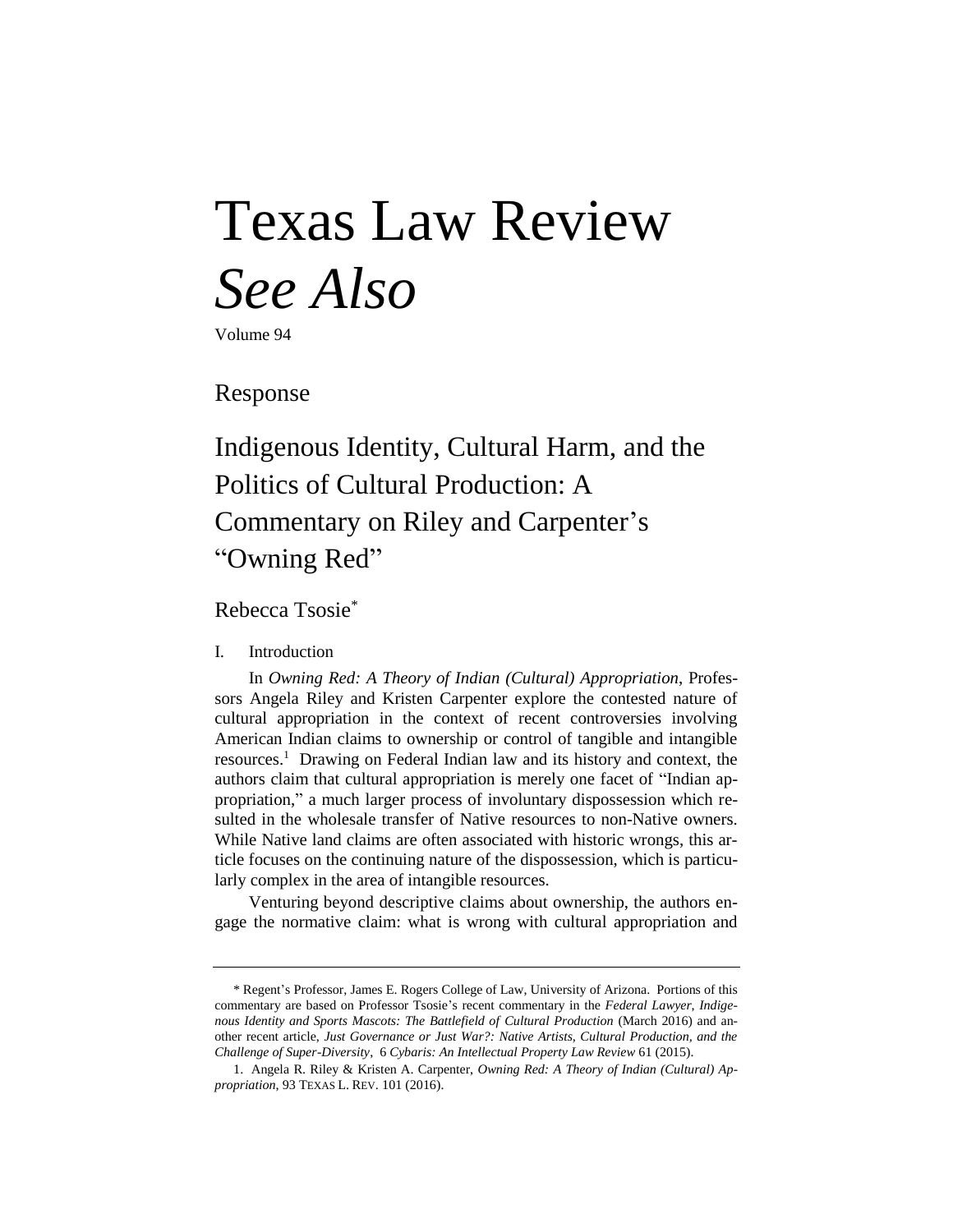why should the law care?<sup>2</sup> These are important questions in an era where cultural production is seen as implicating the liberty interests of citizens, particularly expressive freedoms. Within contemporary politics, freedom of speech is propounded in nearly absolutist terms and corporations have been imagined as "persons" eligible to exercise first amendment rights.<sup>3</sup> Today, even hateful speech merits protection, as demonstrated by the Supreme Court's ruling protecting members of the Westboro Baptist Church who picketed the funeral of a deceased soldier, shouting hateful messages toward his family, the U.S. military, and other targeted groups, such as the LGBT community.<sup>4</sup> Within this vitriolic social environment, is there any hope for a legal response to the harm of cultural appropriation? Alternatively, what non-legal forms of advocacy might be effective in refuting misappropriations of Indigenous identity?

Riley and Carpenter correctly point out that, for American Indian people, the historic wrongs and continuing harms of dispossession relate to both racial justice and self-determination.<sup>5</sup> Unlike any other group, the dynamic of Indian appropriation jeopardizes the individual rights of Native people to equality, and it also threatens the ability of Native Nations to exercise their human right to self-determination as separate peoples. Identity harms are poorly understood within our multicultural democracy, which places civic identity ("citizenship") in the paramount position over any particular ethnic or religious identity. In this realm, the government's duty is merely to "tolerate" the differences of constituent members to the extent possible. Self-determination, however, includes the right of a people to sustain its cultural and political identity. Within international human rights law, nation-states have a duty to respect and even protect the distinctive social, cultural, and political identities of Indigenous peoples within the borders of the nation.

Riley and Carpenter's theory of Indian appropriation is amply supported by history and contemporary policy. This commentary focuses on the issue of Indian mascots, one of the most contentious topics within the realm of cultural appropriation.<sup>6</sup> The authors view the issue as one of the "easy" cases, given that the "doctrinal lever . . . to prevent against the harmful cul-

<sup>2.</sup> *Id.* at 108.

<sup>3.</sup> *See* Citizens United v. Fed. Election Comm'n, 558 U.S. 310, 371 (2010) (holding that the government's purported need to regulate campaign contributions by corporations may not suppress political speech on the basis of the speaker's corporate identity).

<sup>4.</sup> *See* Snyder v. Phelps, 562 U.S. 443, 457 (2011) (holding that the First Amendment shields church members from tort liability for intentional infliction of emotional distress, where they picketed a military funeral and where their hateful messages were directed toward matters of public concern, such as the policies of the U.S. military).

<sup>5.</sup> Riley & Carpenter, *supra* note 1 at 109.

<sup>6.</sup> *See id.* at 147–55.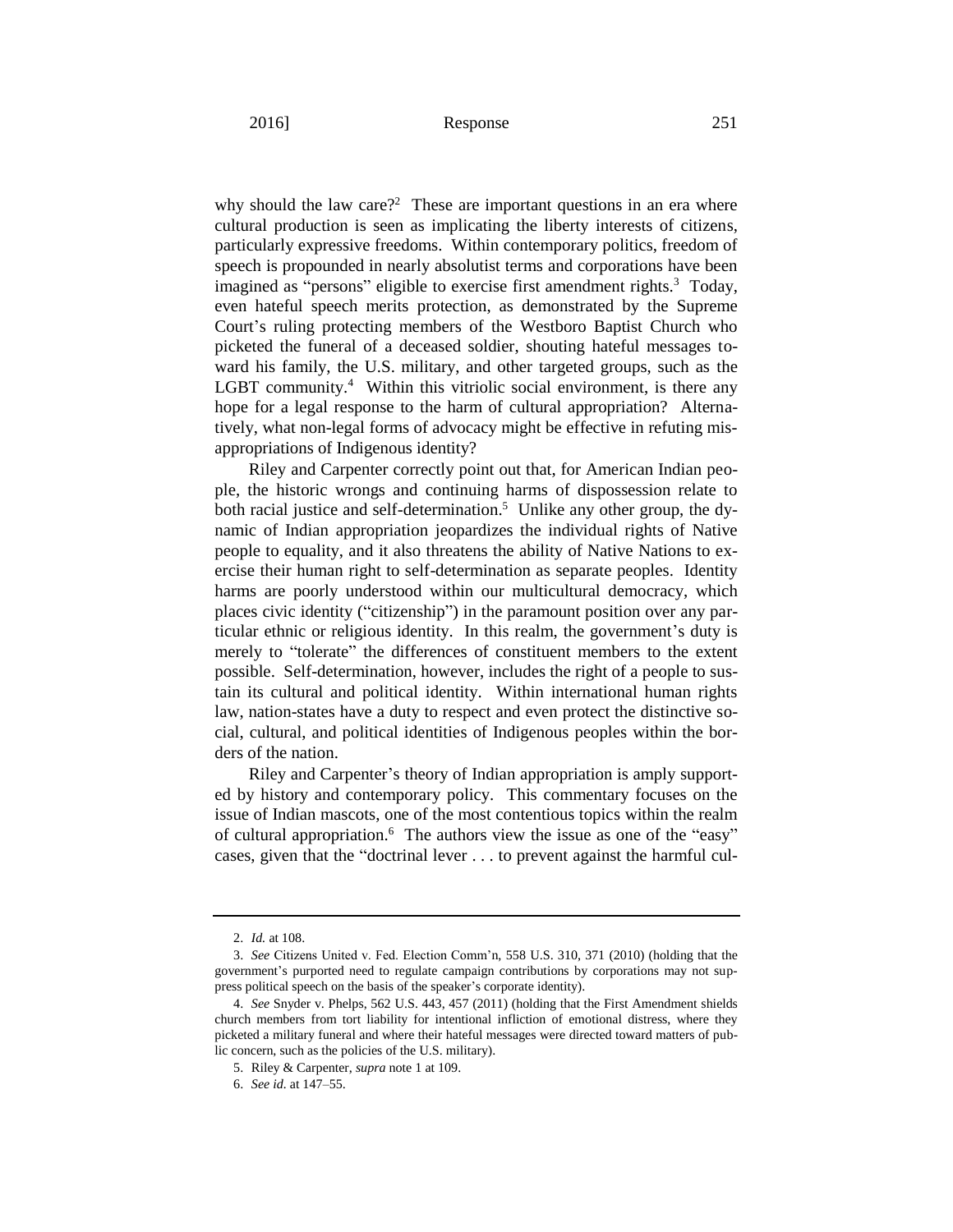tural appropriation is available, applicable, and straightforward."7 The mascot issue is currently under active deliberation by courts and policymakers under the rubrics of civil rights law as well as trademark or property law. As this commentary will discuss, the central premise of *Owning Red* is timely and relevant, and the current cases will test out the limits of American tolerance for Native claims of "ownership" and "appropriation."

#### II. Civil Rights or Property Rights? The Contemporary Debate

On January 1, 2017, California's Racial Mascots Act will go into effect, making this state the first in the country to impose a law prohibiting any public school from using the term "Redskins" for "school or athletic team names, mascots, or nicknames." 8 California's law represents a historic milestone because it classifies the term as "racially derogatory" and bars its use in public education as a means to prevent racial discrimination, rather than forcing individual claimants to prove discrimination by identifying specific instances of racially targeted bias.<sup>9</sup>

The Oregon State Board of Education has also moved in this direction, adopting a resolution and final rule prohibiting the use of any Native American mascot by a public school on or after July 1,  $2017$ .<sup>10</sup> The Oregon rule contains an exception for public schools that enter into written agreements with an Oregon federally recognized Native American Tribe, so long as the mascot in question is "associated with or is significant to the tribe" and the agreement is approved by the state board of Education.<sup>11</sup>

The approach used by California and Oregon, however, does not reflect a national consensus. In Colorado, legislators failed to pass similar legislation, although the Governor subsequently signed an Executive Order

11. *Id*.

<sup>7.</sup> *Id.* at 155.

<sup>8.</sup> CAL. EDUC. CODE § 221.2–221.3 (West 2010). The California Racial Mascots Act amends the state Education Code and appears as Article 3.5 of Chapter 2. Section 221.2 contains the legislative finding that the "use of racially derogatory or discriminatory school or athletic team names, mascots or nicknames in California public schools is antithetical to the California school mission of providing an equal education to all." Section 221.3 bans all public schools from using the term "Redskin" for "school or athletic team names, mascots, or nicknames" and offers a process for phasing out the term in schools that have made a significant investment in uniforms bearing that term.

<sup>9.</sup> *See* Wenona T. Singel, *Look at the New California Law Banning Public Schools from Using the Term Redskins*, TURTLE TALK, INDIGENOUS LAW AND POLICY CENTER BLOG, MICHIGAN STATE UNIVERSITY COLLEGE OF LAW (October 14, 2015, 1:05 PM), https://turtletalk.wordpress.com/2015/10/14/a-look-at-the-new-california-law-banning-publicschools-from-using-the-term-redskins/ [https://perma.cc/F7HS-5UCS] (discussing California law and analogous efforts by the Michigan Department of Civil Rights to halt the use of American Indian mascots in 35 schools in Michigan, which failed when the civil rights office of the U.S. Department of Education dismissed the complaint for lack of specific, identifiable harm to individual students).

<sup>10.</sup> OR. ADMIN. R. 581-021-0047 (2015).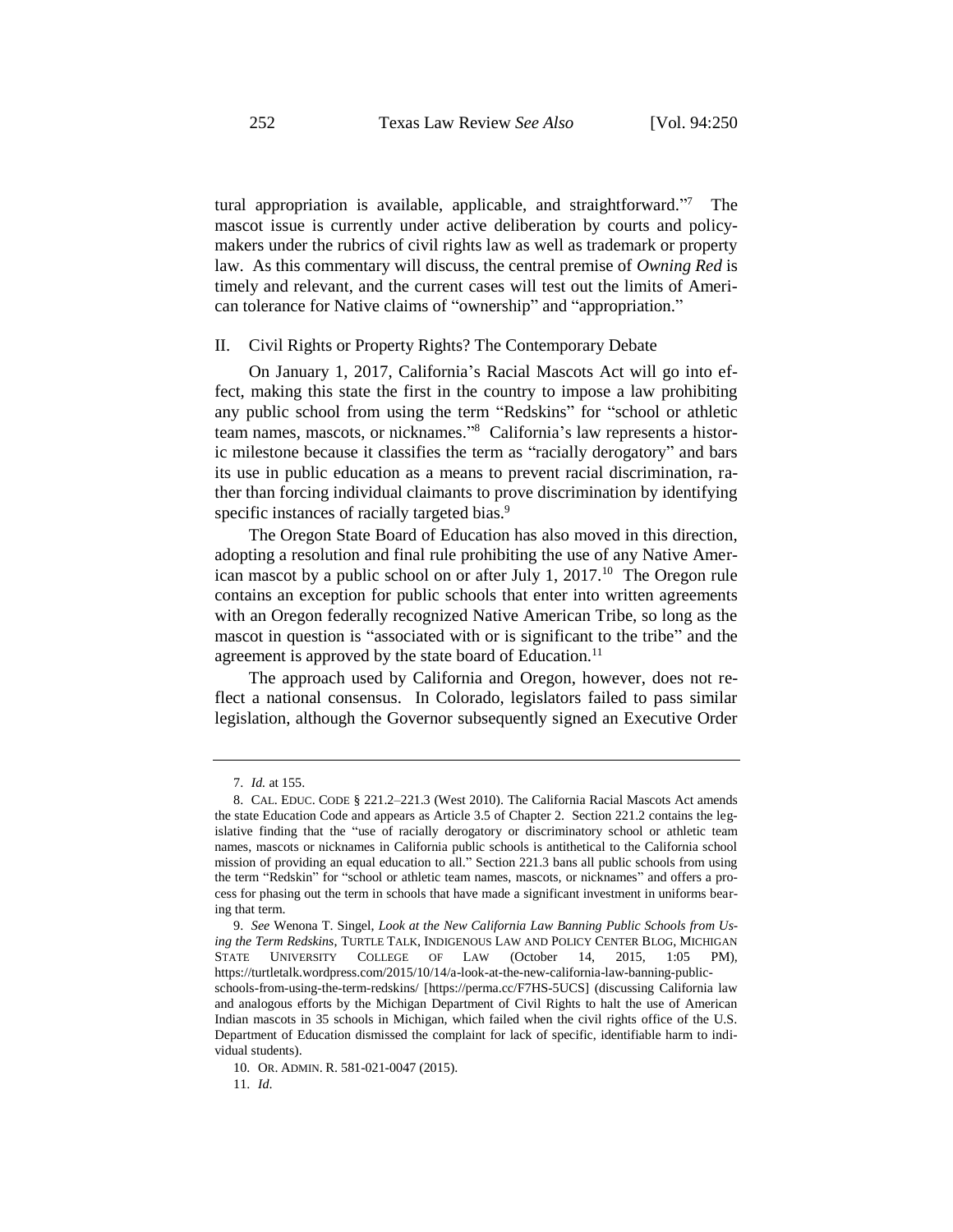creating a "task force on American Indian mascots," which is charged with studying the issue and engaging with tribes, local communities, and state agencies to find "common ground."<sup>12</sup> Colorado's history includes the infamous Sand Creek Massacre, where 19th century militia leader Colonel Chivington and his troops murdered a peaceful encampment of Cheyenne Indians, largely comprised of women and children. The Governor of Colorado formally apologized for the Sand Creek Massacre in 2014. Two years later, the Governor has appointed a mediator to help resolve a conflict between state officials and a school district near the site of Sand Creek where the local high school insists upon retaining its mascot: "The Savage." Local residents claim that they have a "right" to this mascot, indicating that Colorado's genocidal past has not yet been fully reconciled, after all.

As of 2016, the term R\*skins is in use in 21 states representing 58 high schools in the United States. This is true even though psychologists such as Dr. Stephanie Fryberg have documented the harmful effects of such mascots on Native American students.<sup>13</sup> The psychological literature demonstrates that exposure to Indian mascots results in "lower self-esteem, sense of community worth, and views of student's own potential."<sup>14</sup> Given existing disparities in educational achievement and health outcomes for American Indian youth, this data cannot be ignored. In particular, researchers have documented the link between low self-esteem and poor health and educational attainment. As a group, American Indian youth tend to dropout of public school systems at much higher rates than the general population.<sup>15</sup> They also suffer from a suicide rate over two and a half times higher than the national population, and suicide is the leading cause of death for American Indians between the ages of 15 and 24.<sup>16</sup> The use of Indian mascots in state schools perpetuates stereotypes that are linked to historical injustice and also embedded in the national psyche, but often repressed until an event

<sup>12.</sup> Creating the Commission to Study American Indian Representation in Schools, Colo. Exec. Order No. B 2015 006 (October 6, 2015).

<sup>13.</sup> ERIK STEGMAN & VICTORIA PHILLIPS, THE CENTER FOR AMERICAN PROGRESS, MISSING THE POINT: THE REAL IMPACT OF NATIVE MASCOTS AND TEAM NAMES ON AMERICAN INDIAN AND ALASKA NATIVE YOUTH 5 (2014), https://cdn.americanprogress.org/wpcontent/uploads/2014/07/StegmanAIANmascots-reportv2.pdf [https://perma.cc/3V6B-5MHB] (citing resolution of American Psychological Association calling for immediate retirement of Indian mascots and citing Dr. Fryberg's research).

<sup>14.</sup> *Id.*

<sup>15.</sup> OR. ADMIN. R. 581-021-0047 (2015) (discussing the dropout rate for American Indian youth in the state of Oregon). This has also been documented for the state of Arizona in the latest Arizona Minority Student Progress Report, generated by the Arizona Minority Education Policy Analysis Center (AMEPAC) within the Arizona Commission for Postsecondary Education. JEFFREY F. MILEM ET AL., ARIZONA MINORITY EDUCATION POLICY ANALYSIS CENTER, ARIZONA MINORITY STUDENT PROGRESS REPORT 20 (6th ed. 2016) (graph showing a dropout rate among American Indian students of 7% in a state where white students have a drop out rate of approximately 2% and Hispanic students of approximately 4%).

<sup>16.</sup> *Id.* at 7.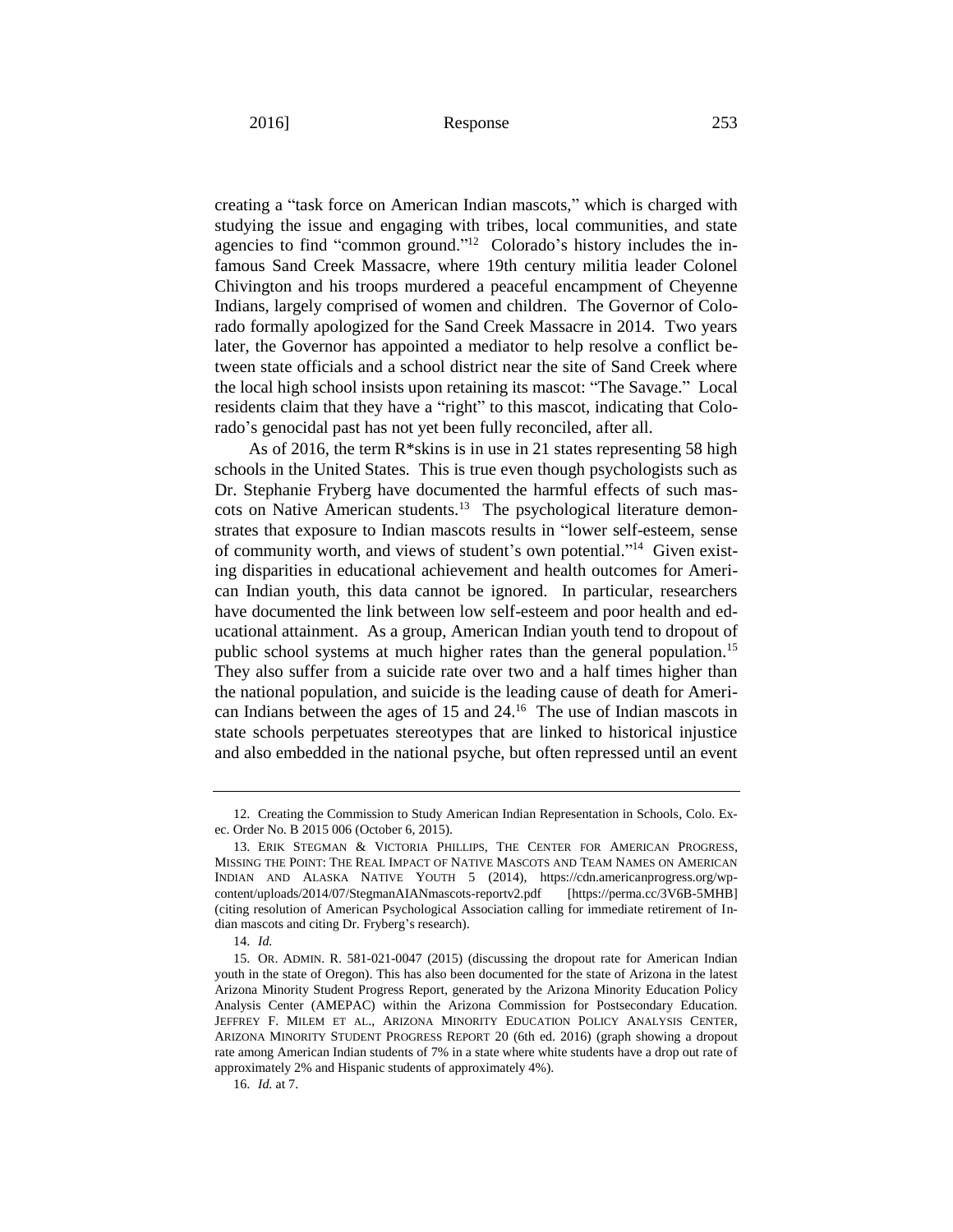triggers the imagery. As one Native American student described, it is common at games for team members to shout "Kill the R\*skins!" and "Send them on the Trail of Tears," without regard for the effect of this language upon the American Indian students.<sup>17</sup>

The effect of Indian mascots upon equal educational opportunity for Native students in state school districts is an important, but unresolved issue. The states have taken three approaches. California and Oregon represent the states that frame the issue as a civil rights problem requiring state action. Colorado's approach frames the issue as a potential problem that requires study, dialogue, and a facilitated process of consensus among citizens in shaping the "right" result. Other states disregard the idea that there is any problem at all, and this is the position of Dan Snyder, owner of the Washington Football Team, who has asserted that he will never change the team's name, despite the federal order that recently issued, cancelling its trademark registration.<sup>18</sup>

The Washington Team's case is on appeal to a federal circuit court following the district court's ruling<sup>19</sup> that the Board acted appropriately in cancelling the registration based on section 2(a) of the Lanham Act, which precludes registration for marks that comprise "immoral, deceptive or scandalous matter," or which "disparage or falsely suggest a connection with persons, living or dead, institutions, beliefs or national symbols, or bring them into contempt or disrepute."<sup>20</sup> Although this provision has been part of the federal law since 1946, another federal circuit court has recently ruled that the Patent and Trademark Board may not refuse to register disparaging marks merely because it disapproves of the expressive messages (including racial hatred) conveyed by the marks.

Sitting en banc, the Federal Circuit Court ruled in *In re Tam* that the Board's refusal to issue a trademark protecting the use of the name "THE SLANTS" by an Asian-owned band amounted to unconstitutional viewpoint discrimination.<sup>21</sup> In this case, the band's owner, Mr. Tam, sought to reappropriate the disparaging term as a means to make a statement about cultural and racial issues affecting Asian people. The Patent and Trademark Board found, however, that the name would be seen as disparaging by other Asian people and refused to register it. The Court evaluated the claim in the context of other marks that had been rejected and found that many of those marks "convey hurtful speech that harms members of oft-stigmatized communities," but reasoned that "the First Amendment protects even hurt-

<sup>17.</sup> *Id.* at 5.

<sup>18.</sup> Blackhorse v. Pro-Football Inc., 111 U.S.P.Q.2d 1080 (T.T.A.B. 2014), *aff'd* 112 F. Supp. 3d 439 (E.D. Va. 2015).

<sup>19.</sup> Pro-Football, Inc. v. Blackhorse, 112 F. Supp. 3d 439 (E.D. Va. 2015).

<sup>20.</sup> 15 U.S.C. § 1052(a).

<sup>21.</sup> In Re Simon Shiao Tam, 808 F.3d. 1321 (Fed. Cir. 2015).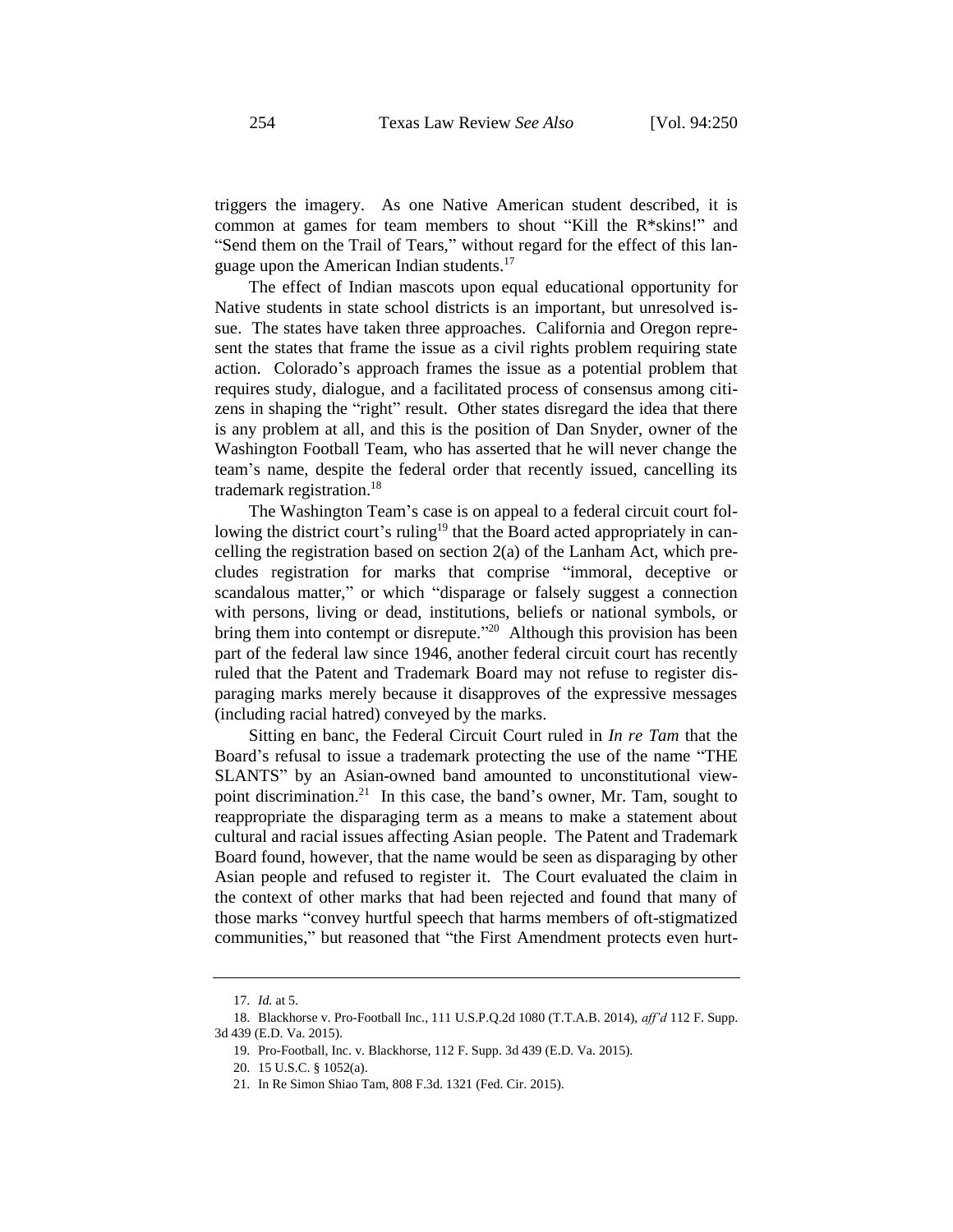## ful speech."22

The *Blackhorse v. Pro-Football Inc*. case is founded upon the theory that Riley and Carpenter advance, which is that Indian mascots harm the civil rights of Native people and undermine tribal rights to selfdetermination. The court's holding in *Blackhorse*, however, was premised upon the assumption that the Trademark provision regarding disparaging terms is constitutional. The *In re Tam* case will likely require the federal circuit court in *Blackhorse* to determine whether "freedom of speech" can be used as a tool to craft a property right out of hate speech toward a vulnerable group. Should non-Indians actually have a right to profit from the use of terms that demean and disparage Native peoples? The doctrinal framework is complex. The court must first determine whether trademarks are "government speech," and therefore outside the realm of First Amendment protection, or whether they are "commercial speech," a category that allows the government to serve important interests related to commerce, even though there might be an incidental burden on speech. If the court agrees with the logic of *In re Tam*, it will apply strict scrutiny and will be forced to decide whether there is some reason to treat Indian mascots differently from other forms of "disparaging speech."

Is there any reason to find that the issue of Indian mascots is unique and exceptional under the law? Riley and Carpenter's theory of Indian appropriation requires the court to situate the issue within its relevant historical and contemporary context. The use of Native images as sports mascots perpetuates a form of identity harm for Native peoples that is pernicious and enduring. This form of "cultural production" reinforces a marginalized status for American Indian and Alaska Native governments, and in that sense, it is antithetical to the norm of self-determination that is guaranteed to Indigenous peoples under international human rights  $law.^{23}$  The use of Native images as sports mascots also represents a contemporary form of racism because it reinforces negative stereotypes about Native peoples, undermining their essential moral rights to dignity and equal respect, as well as their constitutional right to equality under U.S. law.

The connection between human rights and civil rights is important, but often misunderstood by legal professionals who believe that the use of Native cultural imagery is protected as a constitutional right of freedom of expression. The next section of this commentary will demonstrate why the First Amendment is not the relevant focus of this inquiry, and why the issue of Indian mascots should matter to attorneys and political leaders.

<sup>22.</sup> *Id.* at 1328.

<sup>23.</sup> For a full account of this argument, see Rebecca Tsosie, *Just Governance or Just War?: Native Artists, Cultural Production, and the Challenge of "Super-diversity"*, 6 CYBARIS: AN INTELL. PROP. L. REV. 61 (2015).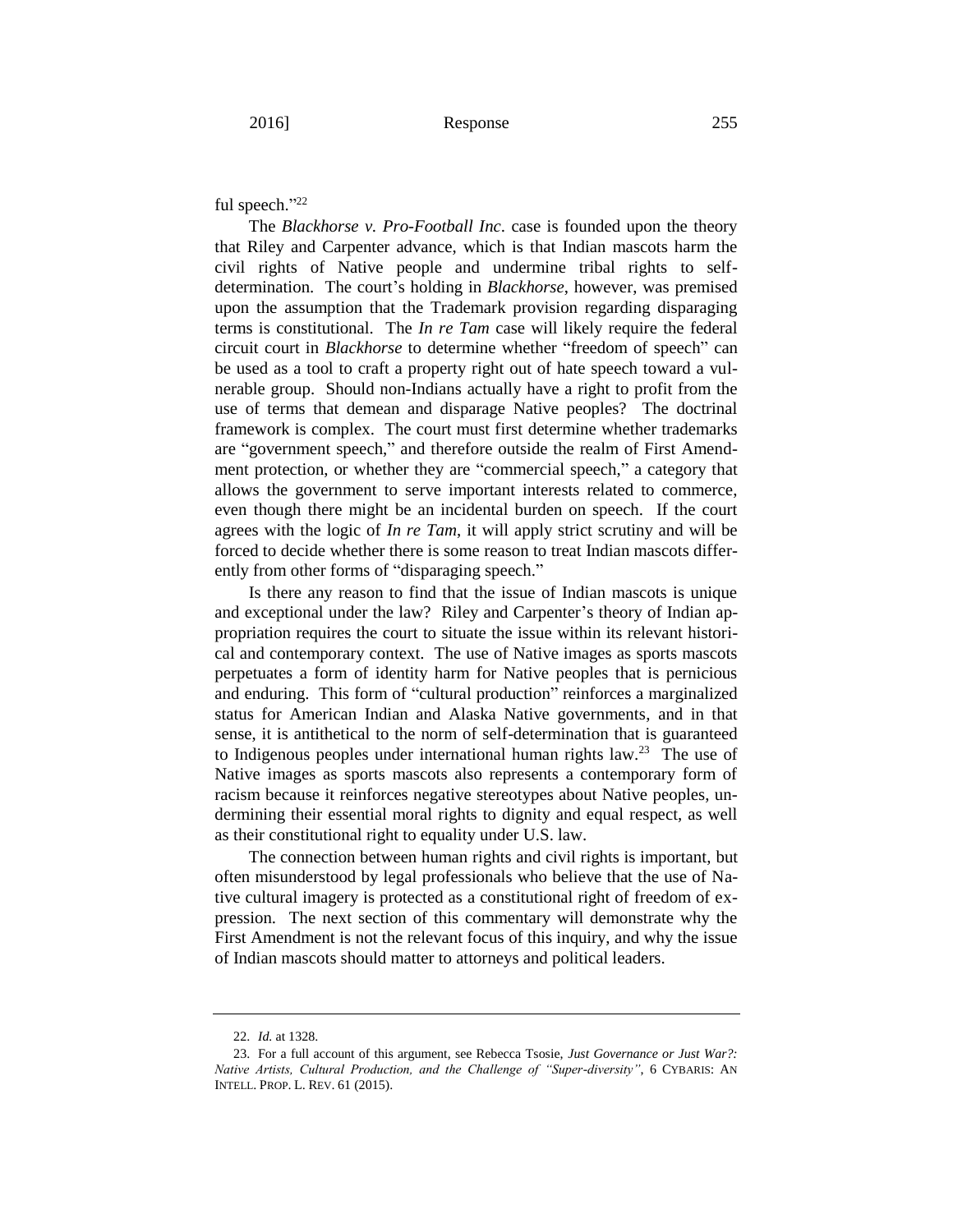#### III. Cultural Imagery in Historical Context: Understanding the Harms

Riley and Carpenter's theory of Indian appropriation correctly situates the issue of cultural appropriation within its historical context. As Professor Robert Williams, Jr., notes in his brilliant critique of Western civilization, *Savage Anxieties*, Western European peoples have, for centuries, employed negative cultural imagery to construct other peoples as the "savage" as a means to divest them of equal rights and status, and to "reinvent" their own governments and societies in the process. The cultural imagery of the savage was used to appropriate Indigenous lands through the fiction of "Discovery," which Chief Justice John Marshall adopted in *Johnson v. McIntosh* as a way to determine that the "civilized" European nations could claim title to Native lands. $24$  During the late 19th century, negative cultural imagery was again employed to construct Indigenous peoples as "wards," who were in a state of "pupilage" in relation to their "guardian," the United States.<sup>25</sup> As wards, Native peoples lacked Constitutional standing to resist forcible assimilation policies enforced by federal officials. Instead, throughout the 19th century, federal laws and policies barred the practice of Indigenous religions, healing ceremonies, tribal economic systems, and customary social practices regarding marriage and distribution of property upon death. The Dawes Allotment Act of 1887 also appropriated tribal lands in exchange for smaller "allotments" that were secured to individual Indians, supposedly as a means to civilize them.<sup>26</sup> Under the guise of "beneficence," federal policy effectuated the loss of two-thirds of tribal landholdings, as well as thousands of sacred objects and objects of tribal cultural patrimony.<sup>27</sup>

At the same time that Western policymakers were constructing the image of the uncivilized "savage" as a means to appropriate material wealth from tribal governments, they constructed the image of the "Noble Savage" as a friendly Indian who helped white people (Squanto, Pocahontas, Sacajawea) and lived in harmony with nature.<sup>28</sup> Unfortunately, the Noble Savage was destined to vanish in the wake of civilization. This turned out to be quite convenient for the United States, however, because it gave the new country a bicultural and hybrid European/Indigenous identity as part of its national creation story. Proud and noble Native images appeared on U.S.

<sup>24.</sup> Johnson v. McIntosh, 21 U.S. (8 Wheat.) 543 (1823).

<sup>25.</sup> *See* CAROLE GOLDBERG, REBECCA TSOSIE, KEVIN WASHBURN & ELIZABETH RODKE WASHBURN, AMERICAN INDIAN LAW: NATIVE NATIONS AND THE FEDERAL SYSTEM: CASES AND MATERIALS, 22–30 (6th ed. 2010) (describing the impacts of the allotment policy and other forms of 19th century civilization policies).

<sup>26.</sup> 25 U.S.C. § 331 et. seq.

<sup>27.</sup> GOLDBERG, TSOSIE, WASHBURN, AND WASHBURN, *supra* note 25 at 24–30.

<sup>28.</sup> *See* Rebecca Tsosie, *Reclaiming Native Stories: An Essay on Cultural Appropriation and Cultural Rights*, 34 ARIZ. ST. L.J. 299, 317–25 (2002) (discussing the relationship between culture, art, and law in the context of cultural appropriation).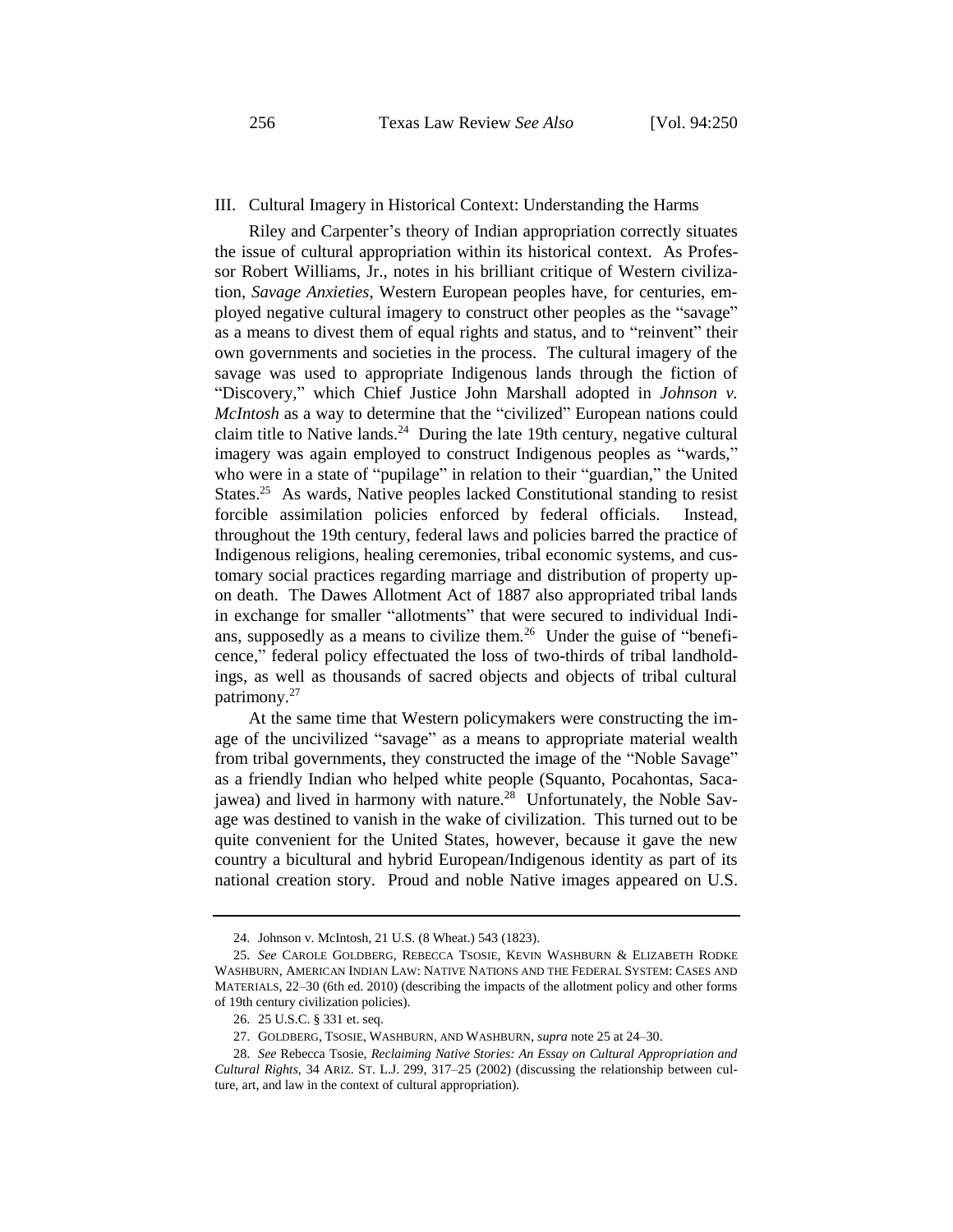coins and currency and were used within U.S. military operations, setting the United States apart from its British heritage. The same dynamic appears in other settler countries, such as New Zealand, in their effort to create a new, "bicultural" nation-state.<sup>29</sup>

The central problem with this use of cultural imagery is that both good and negative Indian images are employed selectively to benefit the interests of the dominant society. The collective harms fall upon Native people, divesting them of their rights to self-determination and cultural autonomy. Today no one really knows anything at all about the Indigenous nations that Squanto, Pocahontas, or Sacajawea came from. And no one really cares. For the vast majority of Americans, Indians are part of America's past and not part of its present. It is not a coincidence that states like Indiana, Ohio, and Pennsylvania, which removed Indians from their boundaries in the 19th century, continue to have the highest concentration of public high schools using the term  $R*skins.<sup>30</sup>$ 

Many Americans purport to be confused about whether such imagery causes any harm to contemporary Native peoples, who are now considered "equal citizens" within the United States. In fact, Dan Snyder continues to proclaim that the Washington Team's logo and name actually "honors" Indians, ignoring the protests of tribal leaders and individual Indians, who assert that the use of the logo disparages and degrades them.<sup>31</sup> The use of Indian images as a form of cultural production also permeates the billiondollar entertainment industry in the United States, as pop culture heroes, such as Pharrell Williams and Gwen Stefani, appropriate Native imagery in the form of "Indian headdresses" or sexy "Indian Princess" attire to manufacture a commercial persona.<sup>32</sup> The mass marketers claim that the use of Indian imagery is a permissible act of "artistic appropriation." If there is no legal right to stop appropriation, then tribal protests become fodder for the "culture wars." In that way, tribal claims can be dismissed as contemporary instances of "political correctness," which irritate many Americans and undercut profits to the extent that companies cave in to social protests.

As Riley and Carpenter assert in *Owning Red*, the operative inquiry is who owns the image of the "Indian" and for what purpose? Throughout history, Native people have been formally excluded from the ability to participate in the dominant society's mode of cultural production, which alternately divested Native people of their rights and built a new society by ap-

<sup>29.</sup> *See* Rebecca Tsosie, *Native Nations and Museums: Developing an Institutional Framework for Cultural Sovereignty*, 45 TULSA L. REV. 3, 6 (2009) (discussing the role of the national museum in settler nations).

<sup>30.</sup> *See* Singel, *supra* note 9 (providing a map of states showing the highest concentration of schools using the term).

<sup>31.</sup> Tsosie, *Just Governance or Just War*, *supra* note 23 at 65.

<sup>32.</sup> Tsosie, *Just Governance or Just War*, *supra* note 23 at 65 & nn.10–11.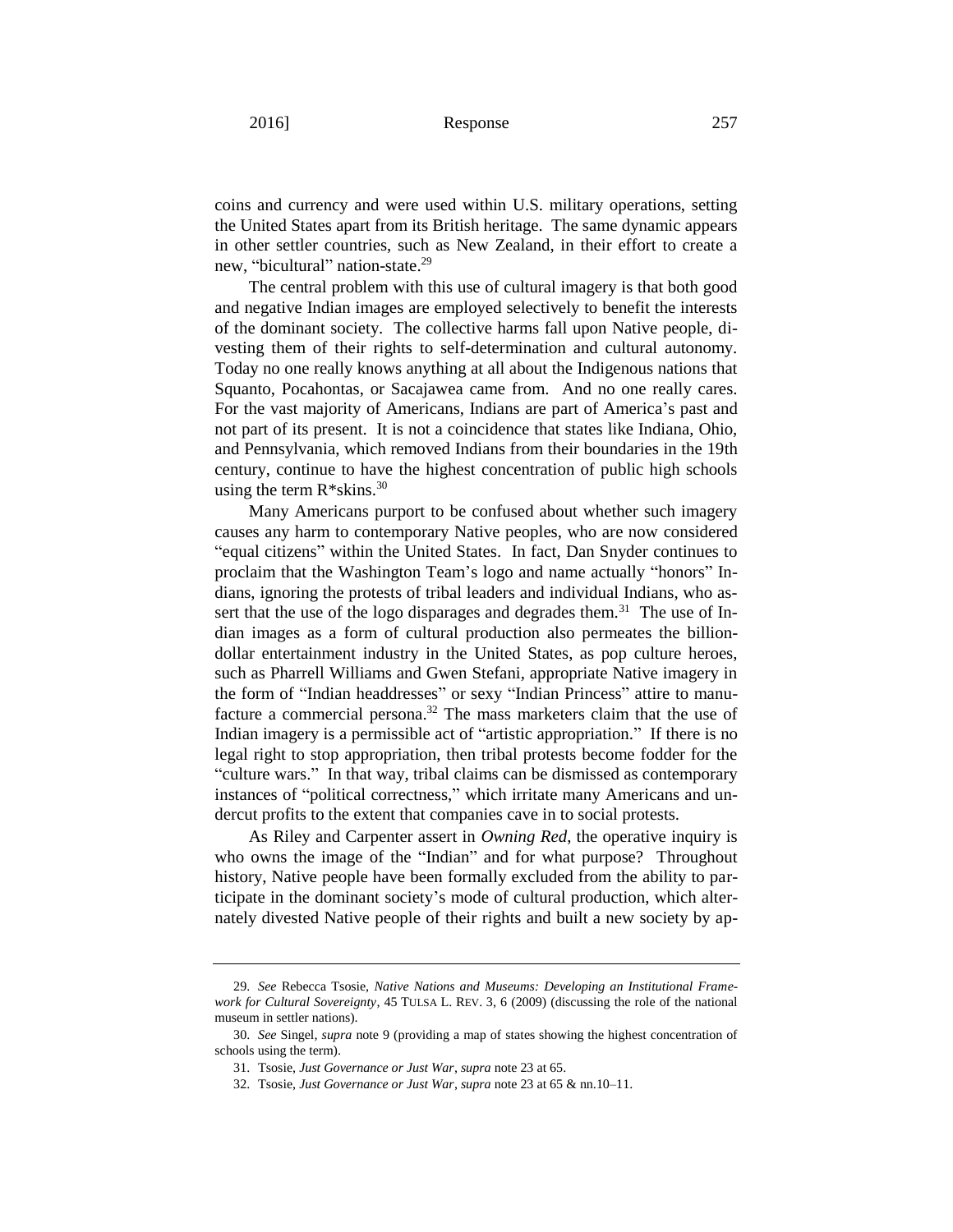propriating Native land as well as images from tribal cultures. Consequently, many Americans harbor implicit biases about who Native peoples are and where they belong. This can manifest in overt hostility and racial bias, as demonstrated last year at a sports event in South Dakota, where Native American children were openly abused and taunted by spectators at a hockey game.<sup>33</sup> Or it can manifest more covertly, in the denial of full inclusion of Native people in corporations, law firms, and the political institutions that drive federal and state decision-making.<sup>34</sup>

The common thread is the use of stereotyping to maintain the status quo, which benefits non-Indians and harms tribal governments and their members. Stereotyping is a primary source of prejudice, which is a biased attitude that can manifest in legally prohibited behavior, such as discrimination, but otherwise is not legally actionable.<sup>35</sup> Stereotypes embody a set of widely held associations between a social group and attributes that they are believed to possess. Although stereotyping can be humorous when invoked between equals, such as Northerners and Southerners, it is harmful when used by those in a power position to subordinate vulnerable groups who have experienced the historical denial of equal rights. In such cases, stereotyping can reproduce contemporary inequities by privileging certain groups and justifying the exclusion of others from equal access to employment, housing, educational opportunity, and a host of other benefits. These forms of subtle domination continue to operate within a contemporary society popularly described as "post-racial" and "color-blind" in its adherence to formal equality.

The use of Indian images as sports mascots originated at a time when overt racism and bigotry was the norm in society, but it is now used to sustain multi-million-dollar sports franchises in the hands of the owners of the Washington Team, the Kansas City Chiefs, the Cleveland Indians, the Atlanta Braves, and the Chicago Black Hawks. The use of Indian images in the sports and entertainment industries is not only tolerable to most Ameri-

<sup>33.</sup> Levi Rickert, *57 Charges of Child Abuse and Assault to be Leveled Against Drunken Hockey Fans Who Sprayed Native Youth with Beer*, NATIVE NEWS ONLINE.NET (January 28, 2015), http://nativenewsonline.net/currents/57-charges-child-abuse-assault-leveled-drunken-

hockey-fans-sparyed-native-youth-beer/ [https://perma.cc/XR5Z-JRYE] (discussing the incident which occurred when a group of 57 American Indian K–8 grade students from the American Horse School on Pine Ridge Reservation attended a hockey game in Rapid City, South Dakota, accompanied by parents and chaperones, and were assaulted by a group of drunken sports fans, who sprayed the students with beer and shouted racial slurs).

<sup>34.</sup> *See, e.g.*, NAT'L NATIVE AM. BAR ASS'N, THE PURSUIT OF INCLUSION: AN IN-DEPTH EXPLORATION OF THE EXPERIENCES AND PERSPECTIVES OF NATIVE AMERICAN ATTORNEYS IN THE LEGAL PROFESSION (2015), http://www.nativeamericanbar.org/wp-

content/uploads/2014/01/2015-02-11-final-NNABA\_report\_pp6.pdf [https://perma.cc/Z784-

DD39] (documenting lack of inclusion of Native American attorneys in most sectors of legal profession).

<sup>35.</sup> *See generally* Anita Bernstein, *What's Wrong with Stereotyping?*, 55 ARIZ. L. REV. 655 (2013).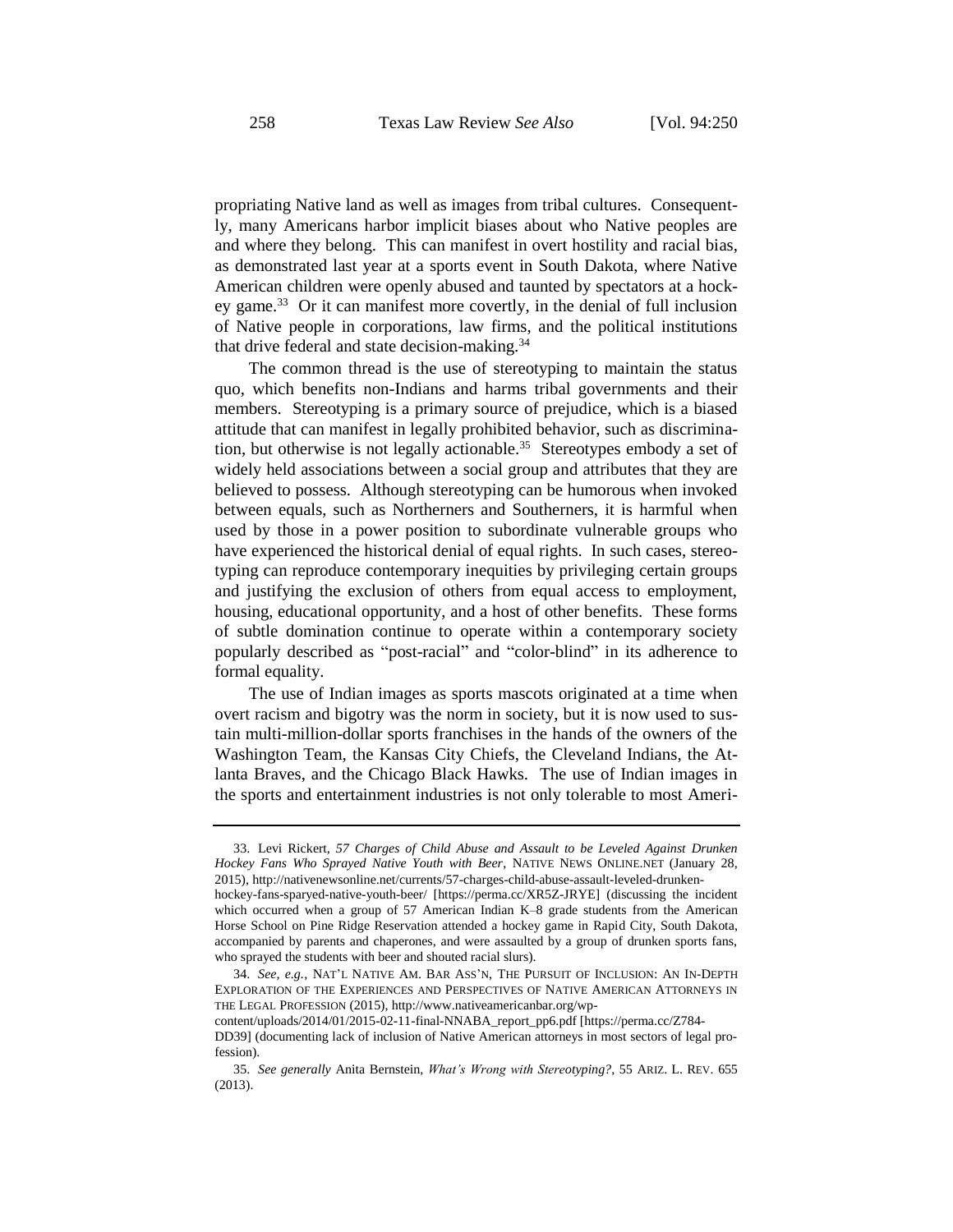cans, it is actually depicted as "desirable" and "honorific" to Native peoples. Why? First, it is profitable. Dan Snyder and his cohort of team owners assert that they have a property interest in the team name and logo, worth millions of dollars. Second, it seems to align with the intuition of Americans that this is a Constitutionally protected form of expression (commercial speech), and thus, the argument is that the Constitution supports the liberty and property interests of the team owners and their fans, rather than the right of Native peoples to equal respect. And finally, the team owners continue to assert that, unlike the caricatures of other racial groups, Native American cultural imagery actually honors Indians. This assertion resurrects the "Noble Savage" imagery that the country used to create itself. And if the team owners can find a "good" contemporary Indian to validate this, the assertion becomes a "fact" and is used to block the protests Native activists who are accused of trying to mess things up for the rest of American society as it claims its own "Native" history.

#### IV. Conclusion: The Battleground of Cultural Production

The controversy over the use of Native images in American cultural production is the final battleground in the centuries long conflict between Native peoples and the European colonizers. Indigenous peoples possess cultural identities that are separate from that of the United States. Because of this, cultural identity is pivotal to Indigenous self-determination, and therefore, to the survival of Indigenous peoples. As the National Congress of American Indians (NCAI) has documented, the term "redskins" originated from the genocidal past, as Native people were actively hunted and killed for bounties.<sup>36</sup> The same mentality was invoked to justify the widespread historical practice of looting Native graves and battlegrounds and appropriating Native bodies and body parts, regalia, sacred objects, and just about anything else that could be confiscated by a "victor" over a "victim." There is a long tradition of symbolic taking of objects from the enemy on a battleground as a means to humiliate and degrade the victims. The link between language and historical practice is not speculative. Every dictionary definition of the term "R\*skin" contains at least one entry noting that the term is considered "offensive and derogatory" because of its historical associations.

Linking the harm of Indian mascots to the liberties of the First Amendment is a way to divert attention from the real issue, which involves reparative justice for past wrongs, as well as an obligation to effectuate selfdetermination for contemporary tribal governments. It is also an example of what Frederick Schauer termed "First Amendment opportunism," or the

<sup>36.</sup> *Ending the Legacy of Racism in Sports and the Era of Harmful 'Indian' Sports Mascots*, NAT. CONGRESS AM. INDIANS (October 2013), http://www.ncai.org/resources/ncaipublications/Ending\_the\_Legacy\_of\_Racism.pdf [https://perma.cc/RE4A-KE32].